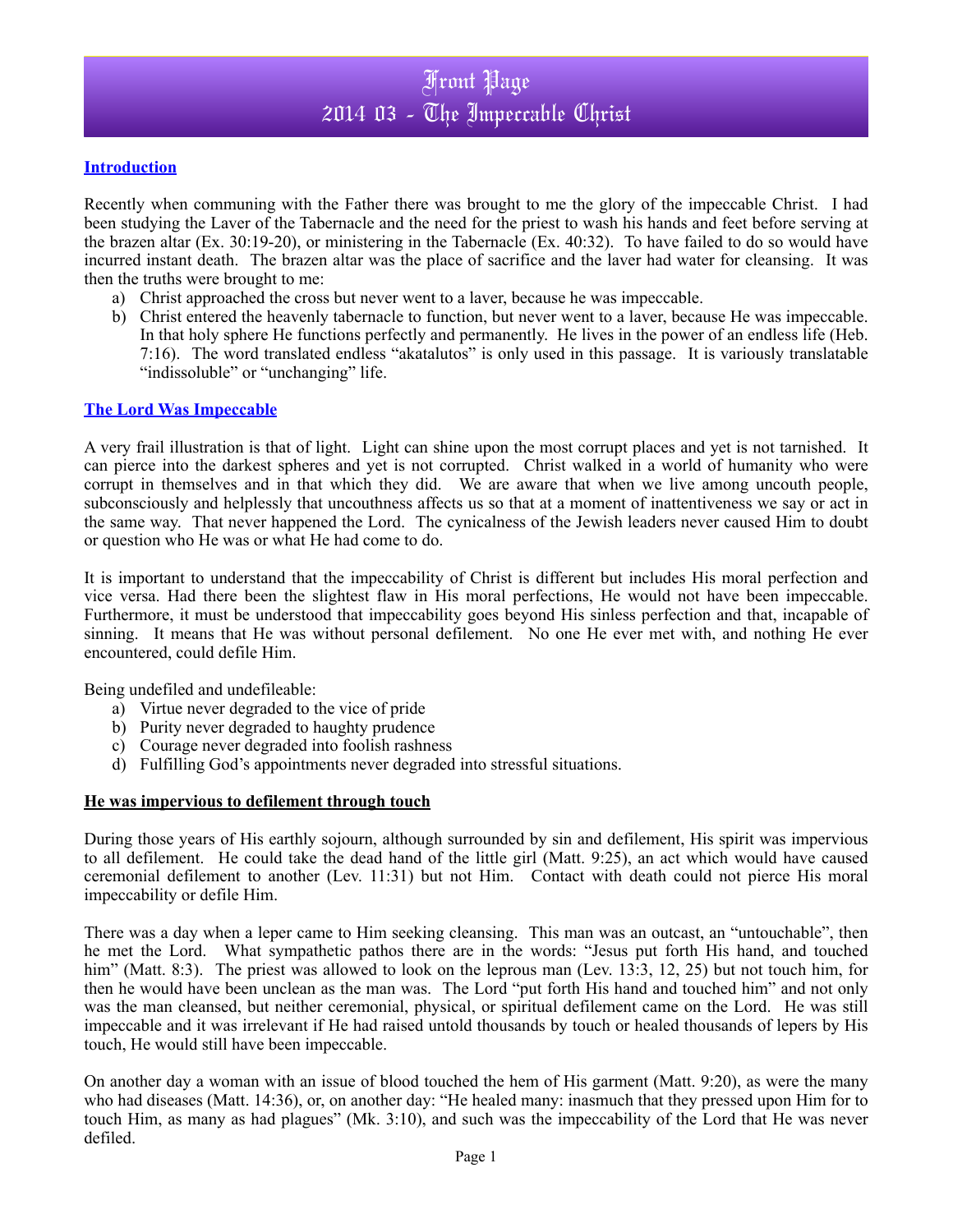# Front Page 2014 03 - The Impeccable Christ

Putting it concisely, "His was a body impervious to sickness and a spirit impervious to defilement".

#### **He never caused anyone to be defiled by association with Him**

Before our Lord was born, the Holy Spirit "overshadowed" Mary. It was a miracle along at least two avenues. The Holy Spirit began a new life within the womb of Mary, which in itself was a miracle. God had created a man without a woman (Gen. 1:27), and He had created a new life from a barren mother (Gen. 29:31; 30:6), or a new life from two biologically dead parents (Gen. 17:17; Rom. 4:19), but He had never created a new life without a man consciously or unconsciously being involved (Gen. 19:34-36). However, this was much more than just a new life, it was a new sort of life, being only the "seed of the woman" (Gen. 3:15), and one in which the "corruption" of Adam's sin never was passed on to the baby, therefore, a baby born who was not under the condemnation and death Adam brought upon all men. Our Lord was unlike every other baby born for:

- a) He was the not just "innocent" as all baby's are, but positively holy. (Lk. 1:35)
- b) He was the first one to ever come "into" this world. All our fore-parents have always been in this world. (Jn. 1:9; 9:39; 16:28)
- c) He was God, yet such was the perfection of His humanity that He alone glorified God as God from the moment He came into the world. (Psa. 22:10)

On a Sabbath day the Jews had polluted the spirit and deeper meaning of the law according to their deciding of what was work and what was not (Matt. 12:10-12). Again, on the Sabbath He will tell the man at the pool to take up His bed and walk (Jn. 5:8-9) showing the true purpose of the Sabbath, man free from man's traditions and distorted teachings, and functioning for the glory of God. Such cases were not spiritually defiled by obeying Him.

#### **He could never be contaminated by that which was around Him**

Christ heard the blasphemy (Matt. 27:42), yet it never contaminated Him unconsciously sinking into His subconscious mind, but in full awareness of what the folk were doing he sorrowed for them: "Father forgive them" (Lk. 23:34). He knew the moral depravity of the woman who was a sinner (Lk. 7:39), yet no lustful imagination ever developed in His heart or mind. He lived on a much higher plane, and only saw the tragedy of a marred life. When the woman who was caught in adultery was brought to Him, his perfection was not marred by accepting what they said, but having convicted them and while not condoning the woman, He sought to direct her spiritually (Jn. 8:3-11).

#### **He was impervious to defilement by experiences**

It is an accepted fact that once an individual dies, the body begins to decompose, of which there are five stages. Such was the perfection of the Lord, even in death His body never entered the first stage. God was very particular about the handling of the body of His Son. No defiled hands ever touched that Holy body, it was the hands of a clean man who took it down from the cross. The sacred record is: "He took it down, and wrapped it in linen" (Lk. 23:53). Matthew informs us that it was a: "clean linen cloth" (Matt. 27:59), and His body was placed in a "sepulchre . . . wherein never man before was laid" (Lk. 23:53). Not only was His body impervious to death and disease from others in life, but in death His body saw no corruption. He was undefiled even in death. God had declared: "Neither wilt Thou suffer Thine Holy One to see corruption" (Acts 2:27). When He left the tomb on the first day of the week (Mk. 16:9), it was left as clean as when He was placed in it.

It is irrelevant which aspect of the Lord we consider the writer to the Hebrews wrote it most beautifully: "Who is holy, harmless, undefiled" (Heb. 7:26), and with those words Macleod Whylie wrote:

> A perfect path of purest grace, unblemished and complete, Was Thine Thou spotless Nazarite, Pure, even to the feet.